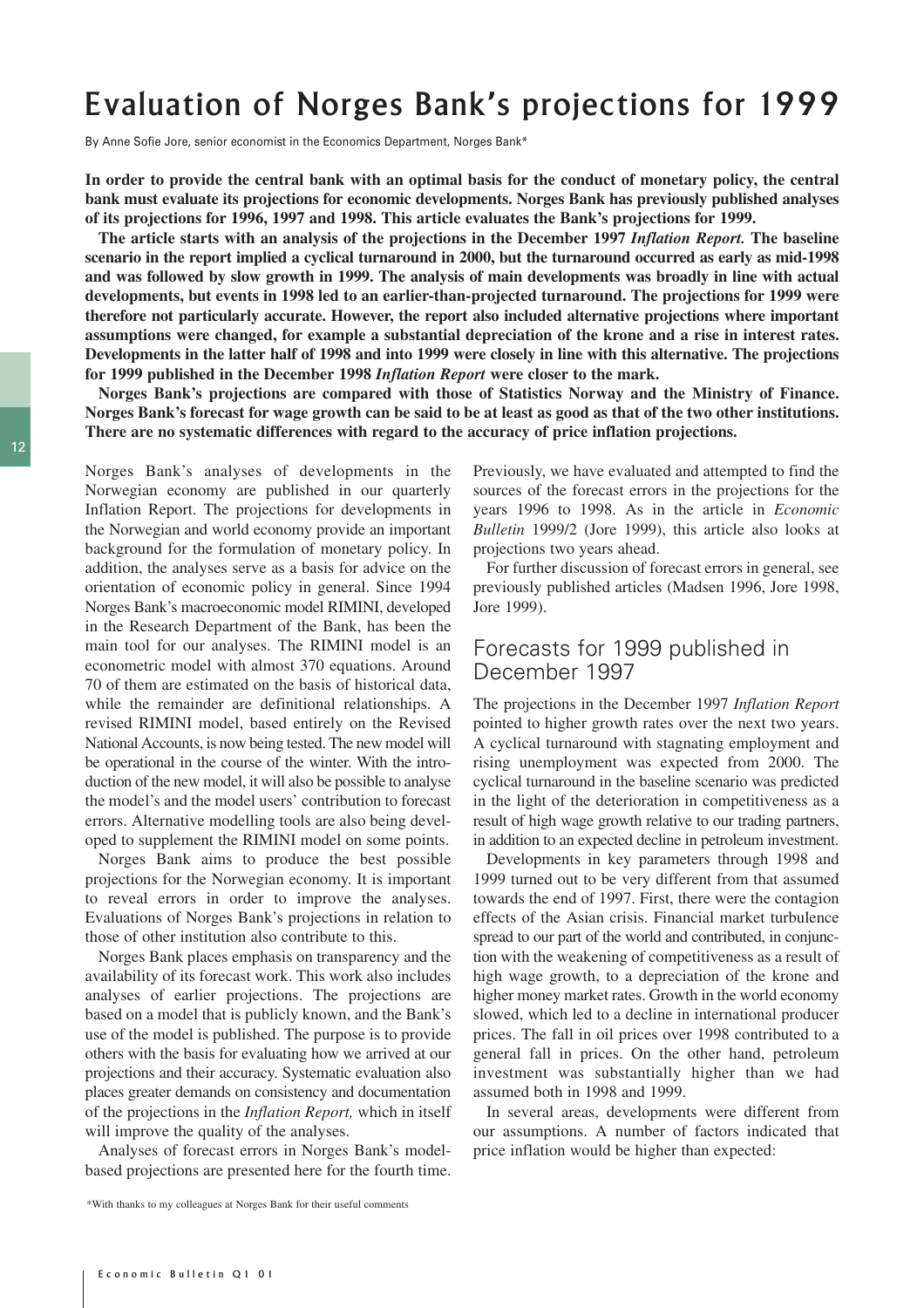- As a technical assumption, the krone was assumed to remain unchanged at the previous month's level to the end of the projection period. This implied a virtually unchanged exchange rate between 1997 and 1999. However, the import-weighted exchange rate index (I-44) depreciated by 2.2 per cent between 1997 and 1998, followed by an appreciation of 1.2 per cent between 1998 and 1999.
- Public consumption was estimated to increase by 2 per cent in 1998 and 2½ per cent in 1999. Growth was almost twice that in 1998 at 3.8 per cent, while the estimate for 1999 proved to be accurate.
- We assumed a 17 per cent fall in petroleum investment between 1997 and 1999. However, petroleum investment expanded by a good 5 per cent during the period.
- Oil prices were estimated at around NOK 130 per barrel in both 1998 and 1999. Prices fell to NOK 96 on average in 1998, while rising to NOK 139 in 1999.
- Real wage growth in 1998 turned out to be almost twice has high as our December 1997 estimate.
- On the other hand, some factors pushed down price inflation:
- International producer prices were assumed to rise by 1½ per cent in 1998 and 1999. The actual fall in producer prices was 2.5 per cent in 1998 and a further 3.5 per cent in 1999.
- We assumed a ¾ percentage point rise in money market rates between 1997 and 1999. Money market rates rose by 2½ percentage points, calculated as annual averages.

Table 1 shows our projections for 1999 and the actual figures for 1999 as presented in the preliminary national accounts published in September 2000. Wage growth and consumer price inflation turned out to be more moderate

**Table 1.** Projections for 1999 made in December 1997, and actual figures for 1999 (as at September 2000) Percentage growth on previous year unless otherwise indicated

| 1999                            |                |         | <b>Projection Actual Forecast error1)</b> |
|---------------------------------|----------------|---------|-------------------------------------------|
| Mainland demand                 | 3              | 1.6     | $1\frac{1}{2}$                            |
| Private consumption             | $4\frac{1}{4}$ | 2.4     | $1\frac{3}{4}$                            |
| <b>Public consumption</b>       | $2\frac{1}{2}$ | 2.7     | $-1/4$                                    |
| <b>Fixed investment</b>         | $\mathbf{0}$   | $-2.1$  | $\overline{2}$                            |
| Petroleum investment            | $-19$          | $-12.6$ | $-6\frac{1}{2}$                           |
| Exports                         | $4\frac{1}{4}$ | 1.7     | $2\frac{1}{2}$                            |
| Oil, gas and pipeline transport | $4\frac{1}{4}$ | $-0.1$  | $4\frac{1}{4}$                            |
| Traditional goods               | 5              | 2.6     | $2\frac{1}{2}$                            |
| Imports                         | $1\frac{3}{4}$ | $-3.1$  | $4^{3}/_{4}$                              |
| Traditional goods               | 2              | $-2.0$  | $\overline{4}$                            |
| GDP                             | $2^{3/4}$      | 0.9     | $1\frac{3}{4}$                            |
| <b>Mainland GDP</b>             | $2\frac{1}{2}$ | 0.8     | 13/4                                      |
| Employment                      | $1\frac{1}{4}$ | 0.7     | $\frac{1}{2}$                             |
| Annual wages                    | 6              | 5.2     | $^{3/4}$                                  |
| Consumer prices                 | 3              | 2.3     | $^{3/4}$                                  |
| LFS unemployment                | $2^{2/3}$      | 3.2     | $-1/2$                                    |

1) Positive figures indicate that estimates are too high.

Sources: Statistics Norway (Economic Survey 3/2000) and Norges Bank (Economic Bulletin 1997/4)

than projected, while the projection for real wage growth was correct. International price developments were the main reason behind the overestimation of price and wage inflation. In addition to the fall in producer prices in 1998 and 1999, the depreciation of many Asian currencies against the Norwegian krone contributed to the fall in prices for imported consumer goods in 1999. Imports from several Asian countries have a higher content of consumer goods than the average for Norwegian imports. Combined, this was more than sufficient to offset the effect of factors that pointed to higher-than-projected price inflation, such as the depreciation of the Norwegian krone against the US dollar and European currencies and higher-than-expected wage growth in 1998.

Economic growth in 1999 was substantially lower than projected at the end of 1997. Growth in domestic demand was only 1.6 per cent, while our forecast was 3 per cent. This was primarily due to slower-than-expected growth in private demand. Traditional merchandise exports also proved to be lower than implied by our projections, while the contraction in petroleum investment was smaller than expected. Employment growth was lower than expected and unemployment higher. This must be seen against the background of real wage growth, which was markedly higher than expected through 1998.

In many ways, economic developments were imbalanced through 1998 and 1999 as a whole. A high level of petroleum investment and brisk growth in public demand contributed to strong pressures in parts of the economy, while fixed investment in the mainland economy, traditional exports and to some extent private consumption showed a more moderate development. Overall pressures in the economy led to markedly higher wage growth in 1998 compared with earlier in the 1990s, particularly in the public sector and other services, While the tendency towards rising domestic price inflation, particularly service prices, continued, the general rise in prices was restrained by lower prices for imported consumer goods.

The uncertainty inherent in the exogenous assumptions is considerable. The December 1997 *Inflation Report* contained several examples of how alternative assumptions concerning key exogenous variables could change economic developments compared with our estimates. One example was a 5 per cent depreciation of the krone in the first half of 1998 combined with a 3 percentage point increase in interest rates, triggered by rising wage growth. This was largely what occurred through the spring and summer of 1998.

The analysis of cyclical developments in the December 1997 *Inflation Report* led to substantial forecast errors for 1999, but the analysis was in many ways fairly accurate. The projected cyclical turnaround materialised, but as a result of the contagion effects of the Asian crisis the turnaround came earlier than implied by our analyses.

Chart 1 shows Norges Bank's and Statistics Norway's forecasts for unemployment, mainland GDP growth and wage and price inflation. Price inflation in 1999 was approximately in line with Statistics Norway's forecast, while Norges Bank's forecast was 3/4 percentage point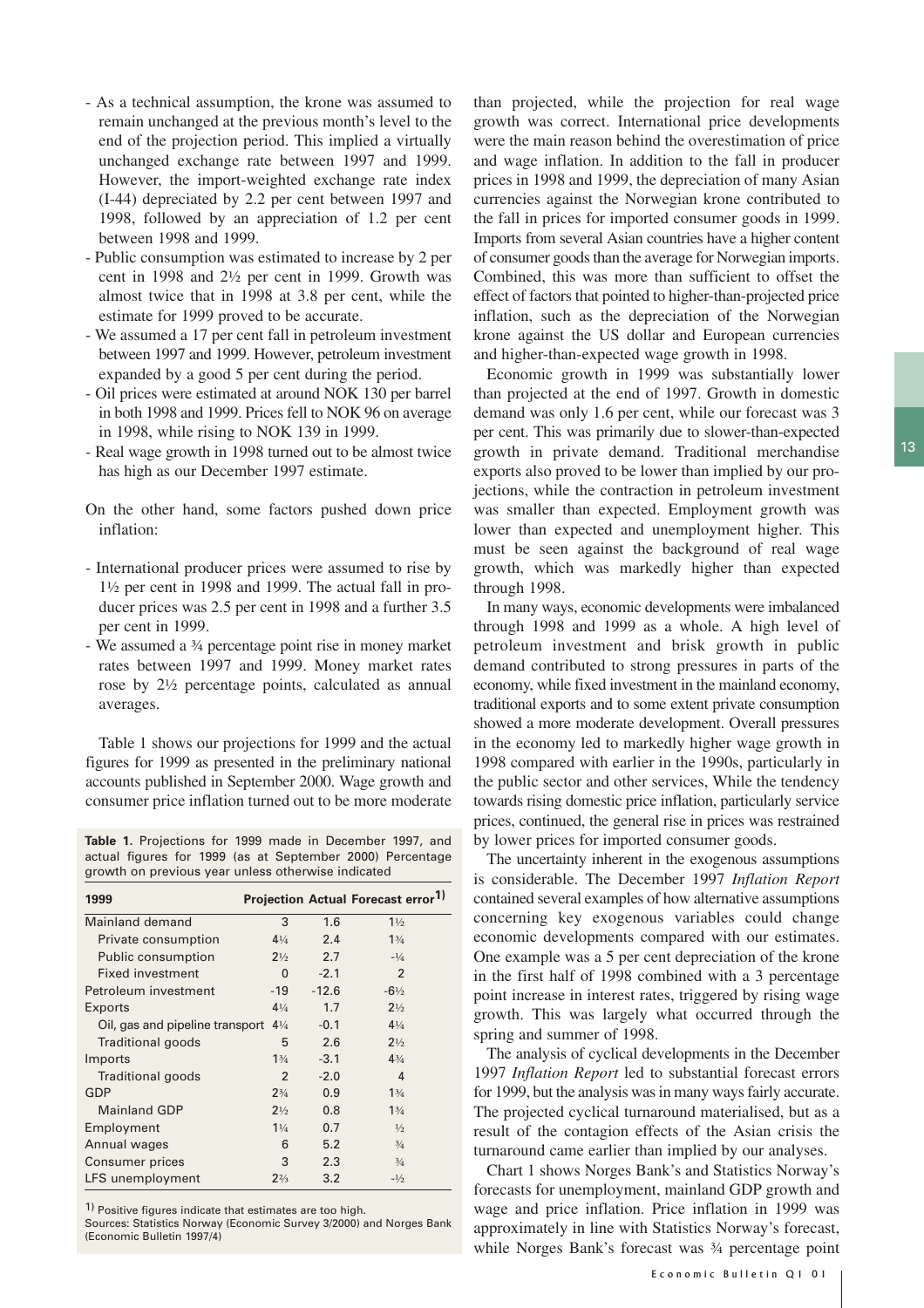too high. Statistics Norway's estimates<sup>1)</sup> pointed to lower GDP growth than Norges Bank's estimates, with rising unemployment and very moderate wage growth.



Our forecasts for economic developments are based on assumptions that must be made for variables that are exogenously determined. Some of the key assumptions concern the fiscal stance, money market rates, the exchange rate, petroleum investment and international developments. "Incorrect" estimates for exogenous variable are a main source of forecast errors.

Other sources of forecast errors are the model's description of economic relationships. There are uncertainty intervals around each coefficient, and changes may occur in the functioning of the economy, which are not captured by the quantification of coefficients. There are also areas where the model does not sufficiently take into account important economic relationships. These factors require the use of some degree of judgement, for example in interpreting current statistics, particularly for

the shortest projections. In practice, the evaluations are taken into account by adjusting the add factor in each equation. Erroneous adjustments of add factors therefore represent another important sources of forecast errors. However, correct adjustments result in better forecasts.

Due to the main revision of the national accounts, it has not been possible to make a thorough analysis of forecast errors stemming from the model and its use. In order to identify errors so that they provide useful information on the model and its use, the model's equations must be quantified on the basis of the revised national accounts. So far, most equations have been quantified using the old national accounts. New national accounts figures are "recreated" by calibrating the equations' add factors. Once a fully remodelled and re-estimated model can be used, a more complete analysis can be carried out.

As in previous articles, we will confine ourselves to an analysis of how the forecasts are influenced by erroneous estimates for exogenous variables. This can be illustrated by replacing the exogenous assumptions with actual values. This will not necessarily show what our estimates would have been in that case. If we had assumed a different development in the exogenous variable, it is likely that our assessment, which is important when making forecasts, would also have been different.

The first line in Table 2 shows the forecast errors for some of the key variables in Table 1. The second line shows how large the forecast errors are after incorporating correct economic policy assumptions in 1998 and 1999. The exchange rate and money market rates are included here.

The forecast error in the estimates for price and wage inflation increases further. This is the direct result of a weaker exchange rate from 1997 to 1999, with a further contribution from a somewhat tighter labour market. The forecast error for employment growth increases. The forecasts for production and demand improve somewhat, particularly for mainland fixed investment.

The result is a combination of several factors: Public demand was somewhat stronger than assumed, contributing to a further increase in employment growth. On the other

|                                                                                  | Mainland<br><b>GDP</b> | Employment    | Rise in labour<br>costs | Consumer<br>price inflation | Private<br>consumption | Mainland<br>business fixed<br>investment |
|----------------------------------------------------------------------------------|------------------------|---------------|-------------------------|-----------------------------|------------------------|------------------------------------------|
| Aggregate error                                                                  | $1\frac{3}{4}$         | $\frac{1}{2}$ | $\frac{3}{4}$           | $^{3/4}$                    | 1 <sup>3</sup> /4      | $\overline{2}$                           |
| Error after changes in<br>policy assumptions                                     | $1\frac{1}{2}$         | $^{3/4}$      | $1\frac{1}{4}$          |                             | $1\frac{1}{4}$         | 0                                        |
| - and after incorporation of<br>correct estimates for all<br>exogenous variables | $1\frac{1}{2}$         | $\frac{1}{2}$ | $\frac{1}{4}$           | $-1/4$                      | $1\frac{1}{2}$         | 0                                        |

**Table 2.** Forecast error in 1999 and the effect of changes in assumptions. Positive figures indicate that estimates are too high. Percentage points. Forecasts from December 1997

1) In December 1997, Statistics Norway produced complete forecasts only for 1998. A box provided a rough outline of macroeconomic developments to 2000, with a description of the effects of some alternative assumptions. Our chart includes Statistics Norway's forecasts for 1999 as presented in that box.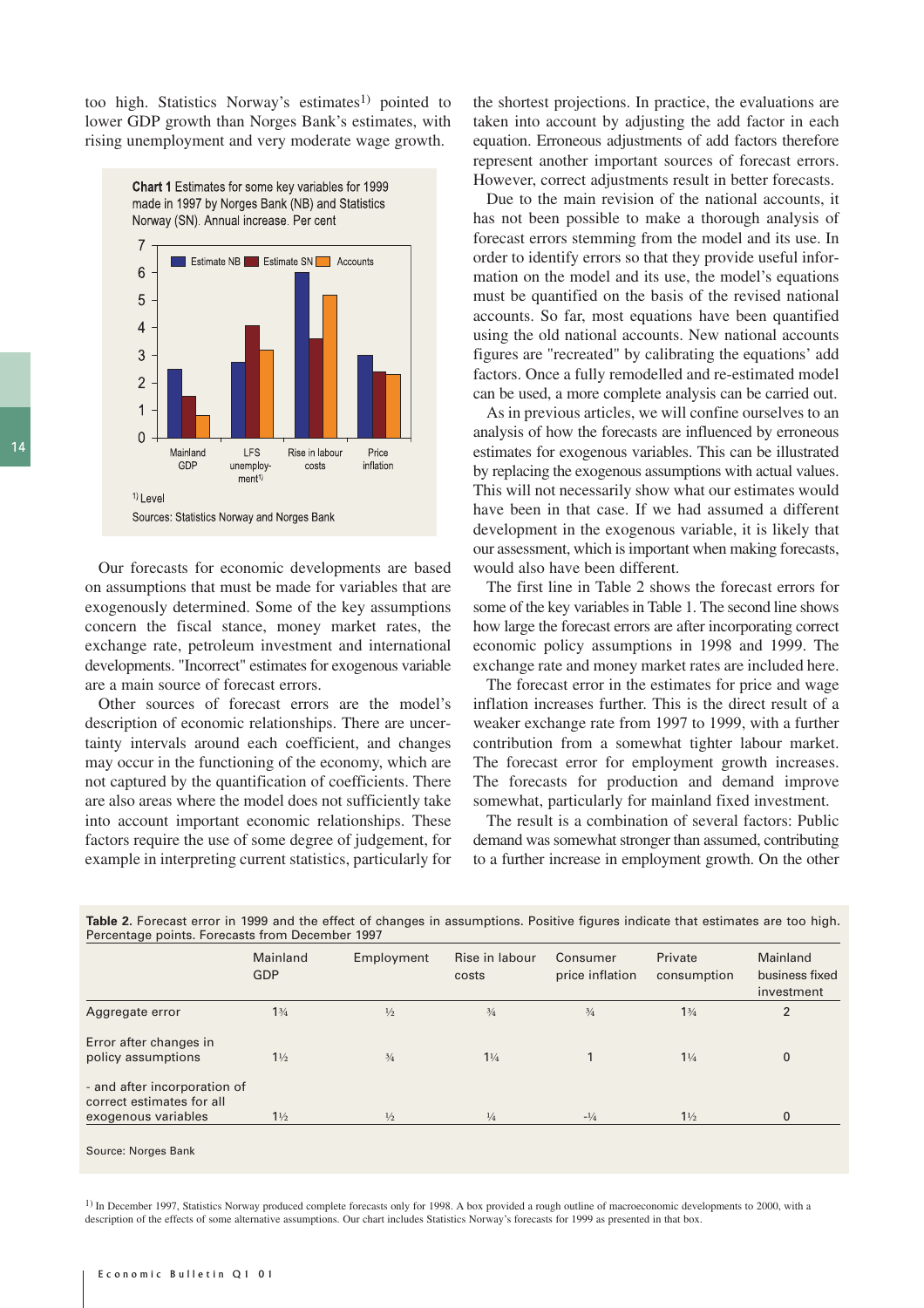hand, the increase in interest rates has a dampening impact on mainland business fixed investment and housing investment. The rise interest rates has relatively little impact on the model's forecast for private consumption. More recent analyses would indicate that the relationship between the interest rate level and private consumption is stronger than previously assumed when the December 1997 *Inflation Report* was published. The stronger relationship is reflected in a new version of the RIMINI model that was used from the June 2000 *Inflation Report.*

When actual developments for all exogenous variables in 1998 and 1999 are incorporated, the forecast for consumer price inflation is much closer to the mark. The main reason why consumer price inflation is now markedly reduced is that the negative international price impulses are now incorporated correctly. Price inflation is now somewhat under the mark. This must be seen against the background of wage growth, which turned out to be somewhat higher through 1998 than expected in December 1997. Even with a correct development in exogenous variables through 1998, wage growth would have been about 1 percentage point too low that year, cf "Evaluation of Norges Bank's Projections for 1998" (Jore 2000). The forecast errors for wage growth are also markedly reduced, even though wage growth is overpredicted by half a percentage point. The reason for this is that wage growth in 1998 was underestimated by 2 percentage points. The errors for the other key variables show little change in relation to the original forecasts, with the exception of mainland fixed investment, which is now accurate.

The substantial forecast errors in the estimates for 1999 published in December 1997 can partly be explained by the lack of accuracy with regard to the exogenous estimates. This primarily reflects the after-effects of the Asian crisis. The errors remaining after incorporating correct exogenous variables is primarily due to overprediction of private consumption, and thus employment and GDP. The reason for this may be that the consumption equation in the RIMINI model may not have captured interest rate effects.

#### Projections for 1999 presented in December 1998

At the end of 1998, the prospects for the world economy were relatively dismal. Pessimism was spreading, with falling growth forecasts for Europe. The Norwegian krone (as measured by the import-weighted index I-44) had depreciated by 4 per cent since the end of 1997, and money market rates had increased from 4 to 8 per cent during the same period. These developments reflected the turbulence in international financial markets and an erosion in Norwegian manufacturing industry's competitiveness as a result of the sharp growth in labour costs in 1998. With the aim of restoring confidence in the Norwegian economy and making room for a gradual fall in interest rates, the budget adopted for 1999 relatively tight.

Against this background, Norges Bank projected in the December 1998 Inflation Report that the Norwegian economy would enter a period of slower economic growth in an environment of high cost inflation. Table 3 shows our projections in that report and the actual figures as presented in the national accounts in September 2000. We projected a fall in mainland fixed investment and weaker growth in private consumption compared with the previous year. Public consumption was projected to expand by 1 per cent. However, the turnaround was not as pronounced as implied by our projections. With the exception of the projections for mainland demand growth and oil and gas exports, our projections were fairly accurate. Price inflation was  $\frac{1}{4}$  per cent higher than projected. The error was somewhat greater for wage growth.

The effective exchange rate was weaker at the end of 1998 and interest rates were high. The underlying assumptions for these variables were as follows:

- As a technical assumption, the exchange rate was to return to its initial range in the course of the first half of 1999, implying an 0.7 per cent appreciation on average between 1998 and 1999. The appreciation was somewhat stronger than assumed, and the importweighted exchange rate index (I-44) appreciated by 1.2 per cent.
- Interest rates were assumed to follow market expectations as implied by forward rates. This implied a fall in money market rates from 8 per cent in the final quarter of 1998 to 5.7 per cent in the fourth quarter of 1999. This was the first time we applied a technical assumption of this type. Actual interest rate developments followed market expectations fairly closely from December 1998. At the end of 1999, money market rates had declined to 6.2 per cent.

**Table 3.** Projections for 1999 made in December 1998, and actual figures for 1999 (as at September 2000) Percentage growth on previous year unless otherwise indicated

| 1999                            |                 |         | Projection Actual Forecast error <sup>1)</sup> |
|---------------------------------|-----------------|---------|------------------------------------------------|
| Mainland demand                 | $-1/4$          | 1.6     | $-13/4$                                        |
| Private consumption             | 13/4            | 2.4     | $-3/4$                                         |
| <b>Public consumption</b>       | 1               | 2.7     | $-13/4$                                        |
| Fixed investment                | -8              | $-2.1$  | -6                                             |
| Petroleum investment            | -15             | $-12.6$ | $-2\frac{1}{2}$                                |
| Exports                         | $4\frac{1}{2}$  | 1.7     | $2^{3/4}$                                      |
| Oil, gas and pipeline transport | $6\frac{1}{2}$  | $-0.1$  | $6\frac{1}{2}$                                 |
| Traditional goods               | $2\frac{1}{4}$  | 2.6     | $-1/4$                                         |
| Imports                         | $-2\frac{1}{4}$ | $-3.1$  | $^{3/4}$                                       |
| Traditional goods               | $-2$            | $-2.0$  | 0                                              |
| GDP                             | $1\frac{1}{4}$  | 0.9     | $\frac{1}{4}$                                  |
| <b>Mainland GDP</b>             | $\frac{1}{2}$   | 0.8     | $-1/4$                                         |
| Employment                      | $\frac{1}{2}$   | 0.7     | $-1/4$                                         |
| Annual wages                    | 6               | 5.2     | $^{3/4}$                                       |
| <b>Consumer prices</b>          | $2\frac{1}{2}$  | 2.3     | $\frac{1}{4}$                                  |
| LFS unemployment                | $3\frac{1}{2}$  | 3.2     | $\frac{1}{4}$                                  |

1) Positive figures indicate that estimates are too high.

Sources: Statistics Norway (Economic Survey 3/2000) and Norges Bank (Economic Bulletin 1998/4)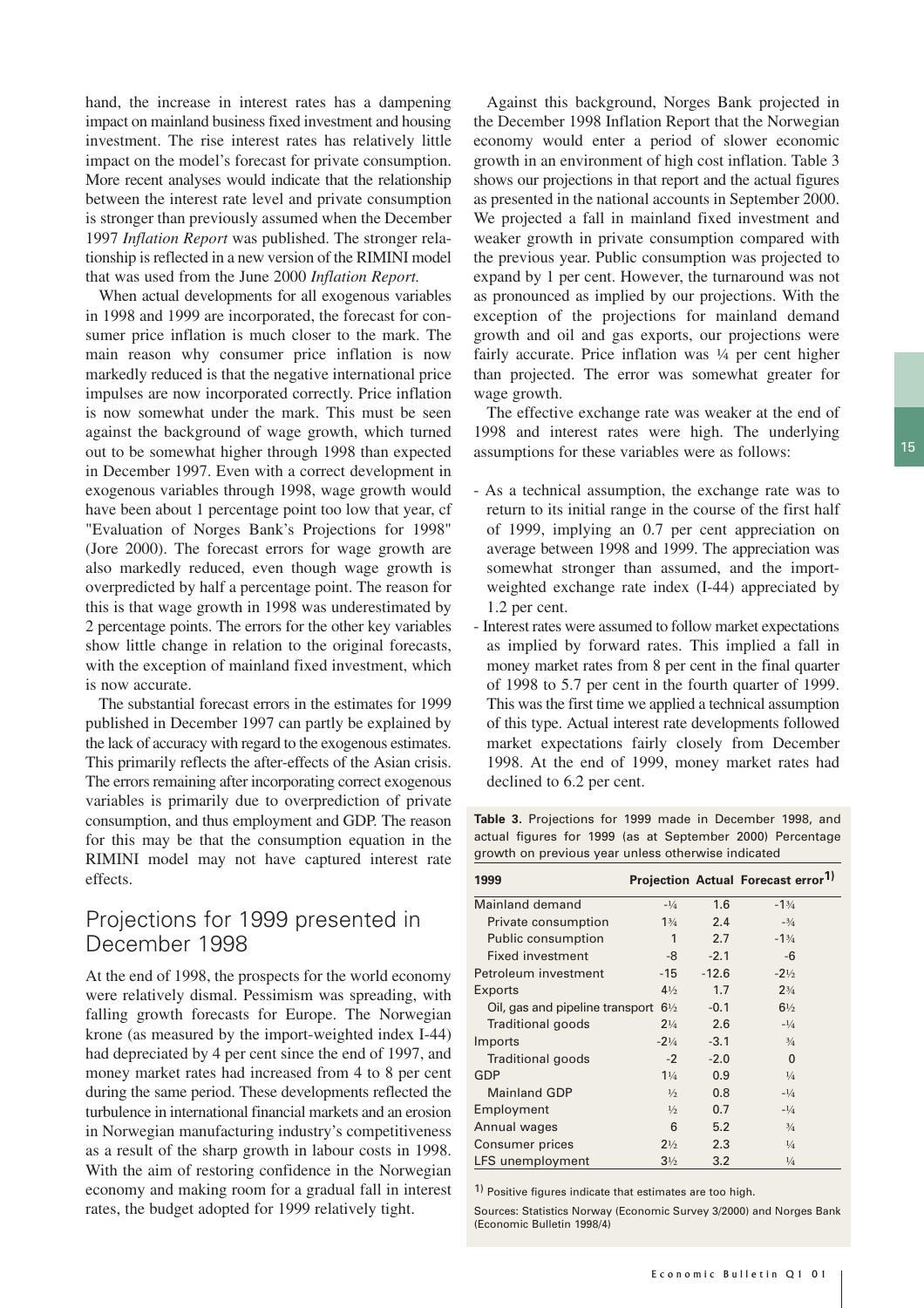Other key assumptions showed larger deviations:

- International producer prices were assumed to fall by ½ per cent point between 1998 and 1999. Producer prices fell by 3.5 per cent, ie a markedly greater decline than assumed.
- Public consumption was assumed to increase by 1 per cent, while the turnout was 2.7 per cent.
- Oil prices in NOK were assumed to remain at the low level prevailing in the latter half of 1998, ie around NOK 90 per barrel. The actual price was substantially different at NOK 190 per barrel at the end of the year.
- Production and oil and gas exports were markedly lower than assumed.

The first line in Table 4 shows forecast errors for some of the main variables. The second line shows remaining errors after incorporating actual developments in policy assumptions, including the exchange rate and money market rates.

The forecasts are more accurate after correct exogenous estimates for policy variable are incorporated. The price inflation projection is on the mark after incorporating a stronger exchange rate. The somewhat tighter labour market resulting from the incorporation of correct developments in policy variables contributes to keeping the wage growth forecast unchanged in spite of low price inflation. Both mainland GDP and employment are now accurately projected, while the forecast errors for growth in private consumption and mainland fixed investment are reduced.

When correct developments for all exogenous variables are incorporated, the forecast error for private consumption, fixed investment and wage growth is reduced, while the error for mainland GDP and consumer price inflation increases. A more positive trend in household financial wealth and higher real disposable income contributes to an accurate estimate for private consumption. Combined with somewhat higher fixed investment, the production forecast also increases. While mainland GDP was initially underestimated, the forecast is now too high.

Consumer price inflation is now estimated at 1¾ per cent, ie ½ percentage point too low. A stronger exchange rate and weaker international price impulses than expected therefore resulted in an underestimation of consumer price inflation rather than an overestimation. An important reason why the consumer price inflation forecast is now too low is that labour costs turned out to be higher in 1998 than projected as late as in December of the same year. Wage growth in the mainland economy was projected at 6 per cent, while it later became clear that wage growth reached 6.4 per cent. Hourly labour costs, which were also estimated at 6 per cent in 1998, reached almost 7 per cent. The higher-than-expected increase in labour costs in 1998 implies higher consumer price inflation in the following years, even though wage growth was lower than projected in 1999. Another contriubutory factor is that the RIMINI model's import price equation was adjusted so that import prices increased at a slower rate than implied by the model's relationships. Previous experience implies that the model-determined estimates for import prices would be too high. The downward adjustment contributed to pushing down import price inflation and resulted in a more accurate inflation projection than would otherwise have been the case. After incorporating correct and much lower international price inflation and a stronger exchange rate, the downward adjustment results in an underestimation of inflation.

On the whole, the projections for 1999 in the December 1998 Inflation Report provided a relatively accurate picture of actual developments. One reason why real wage growth was overpredicted was that real wage growth was higher in 1998 than assumed in the report. Employees' organisations endorsement of the recommendations in the so-called Arntsen report was probably another reason behind the overestimation of wage growth. Assumptions concerning fiscal policy continue to be off the mark. In recent years, we have supplemented the estimates in the budget documents with our own analyses of local government finances, for example, in order to achieve greater accuracy in our estimates for public expenditure. We have also taken into account that there is usually some fiscal slippage through the year in relation to the spending programme adopted by the Storting (Norwegian parliament). The increase in public expenditure in 1999 is to some extent due to unforeseen developments such as expenditure in connection with the intervention in Kosovo.

| Table 4. Forecast error in 1999 and the effect of changes in assumptions. Positive figures indicate that estimates are too high. |  |  |
|----------------------------------------------------------------------------------------------------------------------------------|--|--|
| Percentage points. Forecasts from December 1998                                                                                  |  |  |

|                                                                                  | Mainland<br><b>GDP</b> | Employment | Rise in labour<br>costs | Consumer<br>price inflation | Private<br>consumption | Mainland<br>business fixed<br>investment |
|----------------------------------------------------------------------------------|------------------------|------------|-------------------------|-----------------------------|------------------------|------------------------------------------|
| Aggregate error                                                                  | $-1/4$                 | $-1/4$     | $^{3/4}$                | $\frac{1}{4}$               | $-3/4$                 | -6                                       |
| Error after changes in<br>policy assumptions                                     | $\mathbf{0}$           | $\Omega$   | $^{3/4}$                | $\mathbf{0}$                | $-1/2$                 | $-4$                                     |
| - and after incorporation<br>of correct estimates for<br>all exogenous variables | $\frac{1}{2}$          | 0          | $\frac{1}{4}$           | $-1/2$                      |                        | $-3\frac{1}{2}$                          |
| Course Norges Dank                                                               |                        |            |                         |                             |                        |                                          |

e: Noraes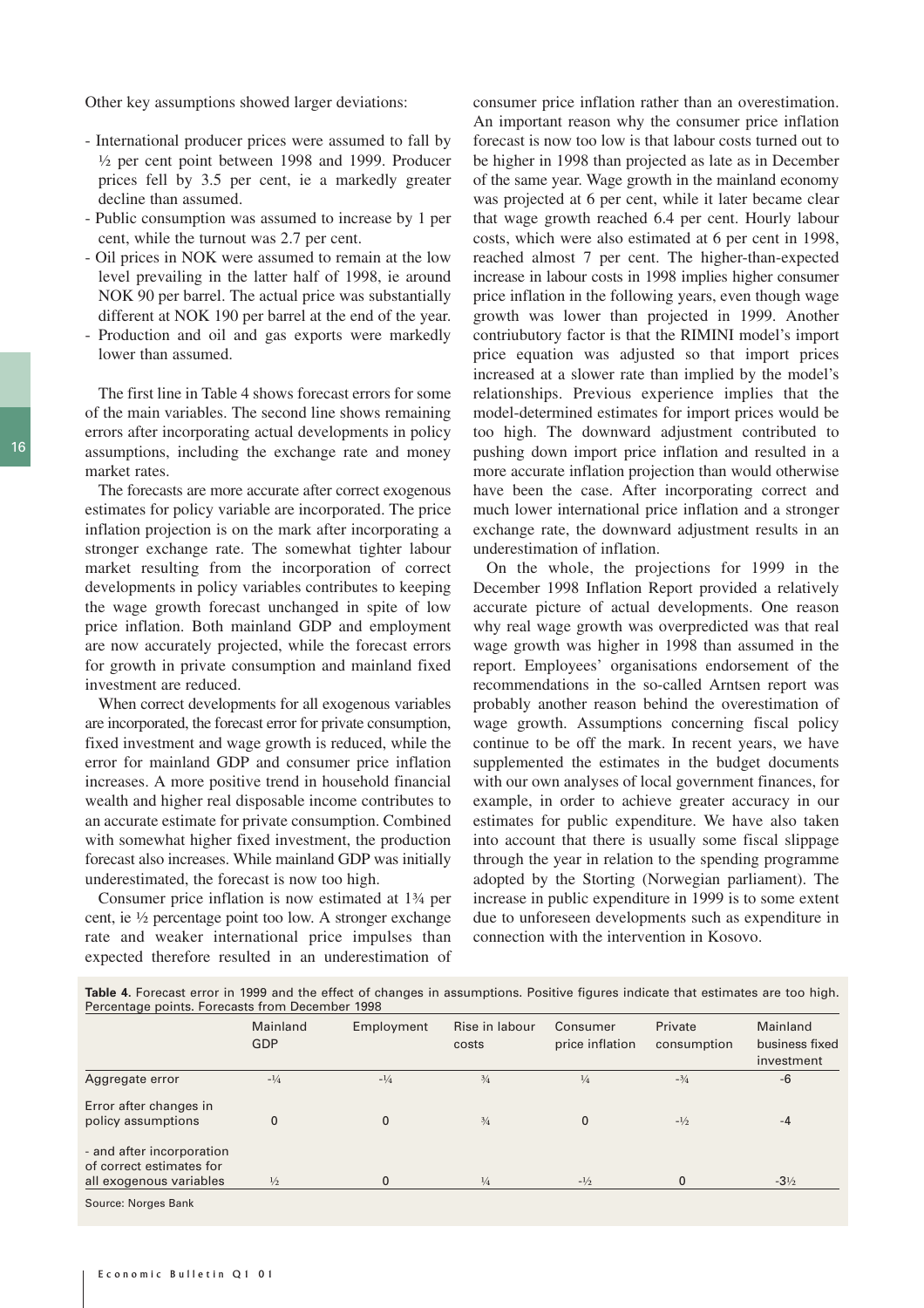## Comparison of Norges Bank's projections for 1999 published at different times

The uncertainty associated with forecasts naturally increases with the time horizon. Chart 2 shows Norges Bank's projections for 1999 for some main aggregates. The projections were published in December 1997 and December 1998.



Sources: Statistics Norway and Norges Bank

The projections changed substantially in the course of 1998. The cyclical turnaround projected at the end of 1997 to take place in 2000 materialised already in the latter half of 1998. The turnaround was not as pronounced as widely expected towards the end of 1998. Demand particularly private consumption - recovered more quickly than projected. There are several reason for this. The effects of the Asian crisis were more transient than feared, oil prices doubled in 1999 and fiscal slippage reduced the fiscal tightening that was planned. The decline in money market rates during the first half of 1999 fed through more quickly to private consumption and fixed investment than implied by the equations in the RIMINI model.

Despite substantial changes in the real economic picture, the price and wage inflation projection showed little change. This primarily indicates that nominal variables are more stable, or react more slowly, than demand and production. It takes time before changes in demand and production have an impact on wage growth through labour market tightness. Moreover, mechanisms such as the wage carry-over contribute to smoothing wage growth even though nominal pay increases vary.

### Overview of projections from 1994 to 1999

Charts 3 to 10 show the projections for the years 1994 to 1999, produced in December of the preceding year, and the outturn. The projections from Statistics Norway and the Ministry of Finance are shown alongside Norges Bank's projections. The projections are published in *Economic Bulletin* (1993/4, 1994/4, 1995/4, 1996/4, 1997/4 and 1998/4), *Economic Survey* (3/93, 3/94, 3/95, 3/96, 3/97 and 3/98), Final Budget Bill (1993, 1994, 1995, 1996) Supplementary Proposition (1997) and the National Budget (1999).

The three institutions' projections are fairly similar with regard to economic developments, albeit with some differences. Statistics Norway was the most pessimistic at the end of 1998, and projected a fall in mainland GDP, employment and demand in the mainland economy. Norges Bank projected a slight fall in demand, while the Ministry of Finance was closest to the mark with a projected growth rate of 0.8 per cent. Earlier in the 1990s the projections for these variables were more closely in line with each other. The three institutions underestimated the amplitude of the cyclical upturn from 1994 to 1997, while the projections for 1998 were more accurate.

The projections for traditional exports for 1999 from Statistics Norway and Norges Bank were fairly accurate, while the estimate from the Ministry of Finance was somewhat higher. This is reflected in the estimates for imports. The projections for exports and imports were far off the mark throughout the period from 1994. The average relative errors, which take into account the size of the errors in relation to actual growth, are also substantial in relation to the projection errors for most of the other variables.

The projections for wage and price inflation have by and large been the most accurate. For the period as a whole, Norges Bank's projection for wage growth has shown the highest accuracy, but our projection for 1999 was less accurate than that of the Ministry of Finance and Statistics Norway. Norges Bank's projection was too high. On the other hand, Norges Bank's projection for consumer price inflation that year was only ¼ percentage point too high, while the forecast error for the projections from the two other institutions was higher. Statistics Norway's lower projection for wage growth is due to their underestimation of labour market tightness, cf chart 10, which shows employment growth. The projections for both labour market developments and wage growth from the Ministry of Finance were accurate. The overestimation of inflation in 1998 and 1999 is related to the effects of the Asian crisis.

Table 5 shows average absolute error (AAE2) and average relative error percentage (RRMSE<sup>3</sup>). These measures sum up the accuracy (or inaccuracy) of the forecasts for the period as a whole. AAE provides an

<sup>2</sup> AAE (average absolute error) is defined as  $(1/N)\sum_{n=1}^{N} \left| y_n - \hat{y_n} \right|$ , wher  $y_n$  represents the actual growth rate and  $\hat{y}_n$  is the projected growth rate.

<sup>3</sup> RRMSE (average relative error percentage) is defined as  $\sqrt{1/N}\sum_{n=1}^{N}\left(\int y_n - \hat{y}_n\right) y_n\right)^2$  where  $y_n$  represents the actual growth rate and  $\hat{y}_n$  is the projected growth rate.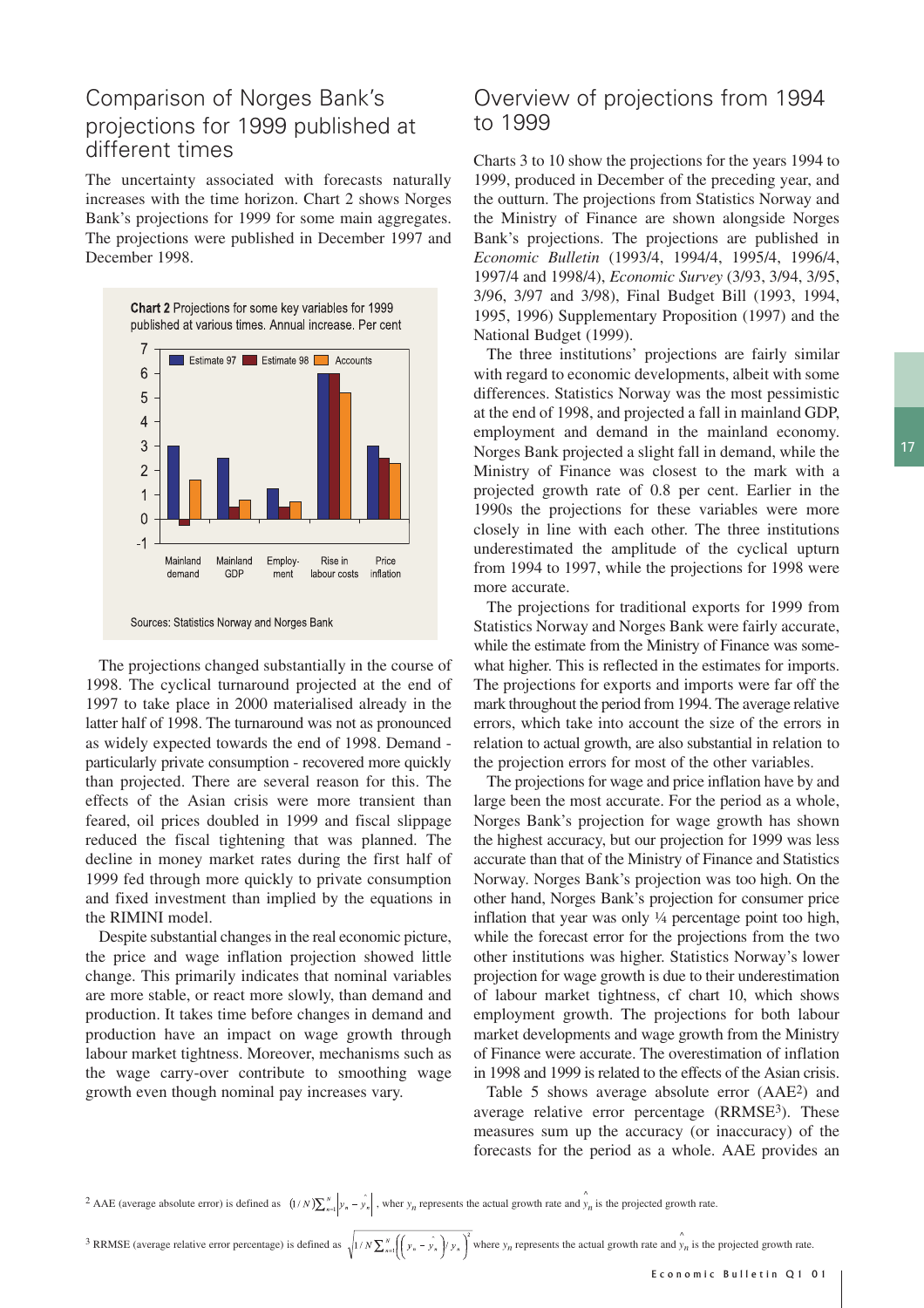

**Charts 3 – 10** Growth estimates for 1994-1999 from Statistics Norway (SN), The Ministry of Finance (FIN) and Norges Bank (NB), compared with actual growth (Actual). Per cent

Chart 7 Import of traditional goods

 $-20$ 



1994 1995 1996 1997 1998 1999

Chart 9 Consumer price inflation







**Chart 6 Mainland GDP** 



#### Chart 8 Annual wage growth



Chart 10 Employment growth